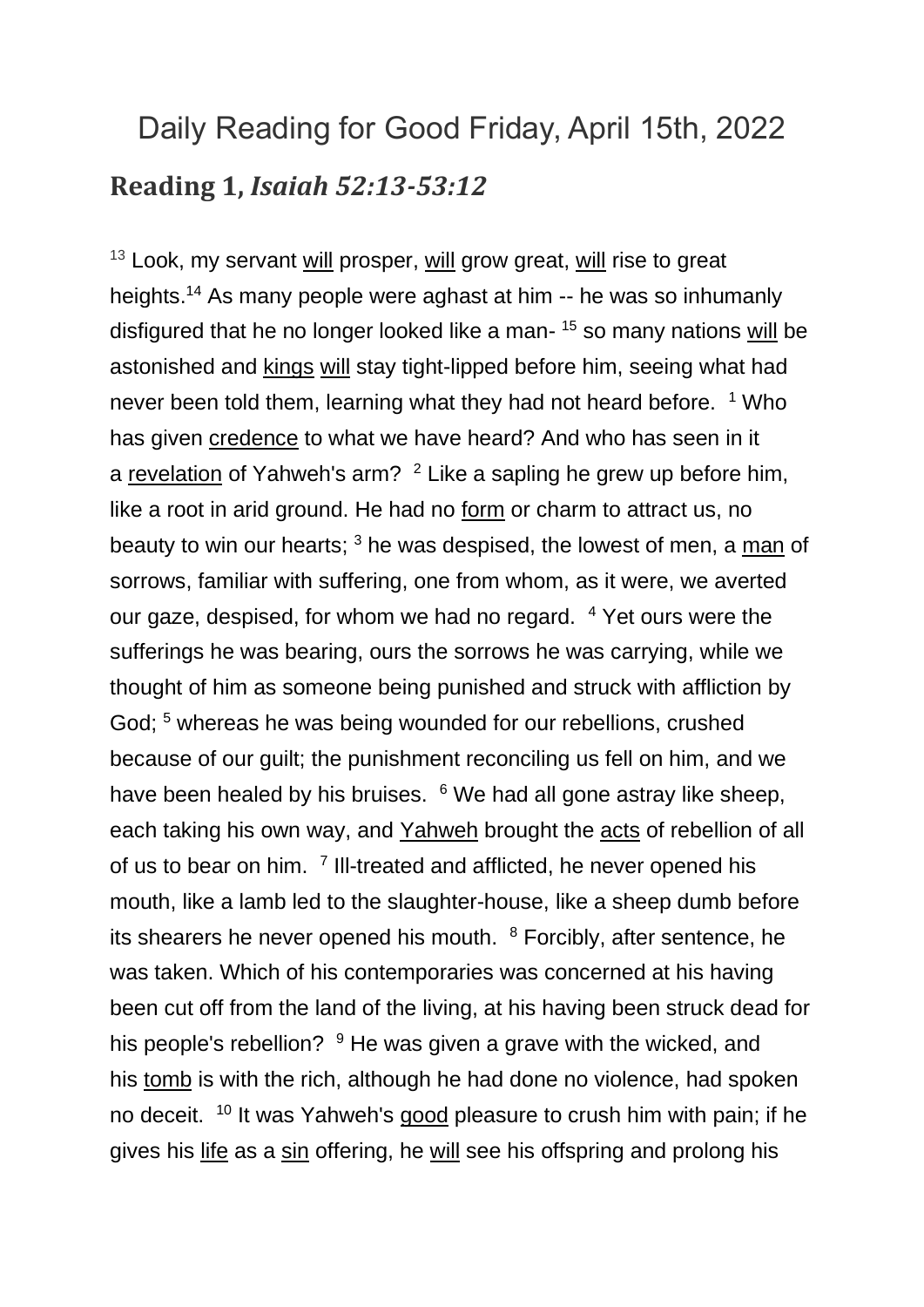life, and through him Yahweh's [good](https://www.catholic.org/encyclopedia/view.php?id=5257) pleasure [will](https://www.catholic.org/encyclopedia/view.php?id=12332) be done. <sup>11</sup> After the ordeal he has endured, he [will](https://www.catholic.org/encyclopedia/view.php?id=12332) see the light and be content. By his knowledge, the upright one, my servant [will](https://www.catholic.org/encyclopedia/view.php?id=12332) justify many by taking their guilt on himself. <sup>12</sup> Hence I shall give him a portion with the many, and he [will](https://www.catholic.org/encyclopedia/view.php?id=12332) share the booty with the mighty, for having exposed himself to death and for being counted as one of the rebellious, whereas he was bearing the [sin](https://www.catholic.org/encyclopedia/view.php?id=10849) of many and interceding for the rebellious.

## **Responsorial Psalm,** *Psalms 31:2, 6, 12-13, 15-16, 17, 25*

 $2$  turn your ear to me, make haste. Be for me a rock-fastness, a fortified citadel to save me.

 $6$  you hate those who serve useless idols; but my trust is in Yahweh:

 $12$  I have no more place in their hearts than a corpse, or something lost. <sup>13</sup> All I hear is [slander](https://www.catholic.org/encyclopedia/view.php?id=10884) -- terror wherever I turn  $-$  as they plot together against me, scheming to take my life.

<sup>15</sup> every moment of my [life](https://www.catholic.org/encyclopedia/view.php?id=7101) is in your hands, rescue me from the clutches of my foes who pursue me; <sup>16</sup> let your face shine on your servant, save me in your faithful love.

<sup>17</sup> I call on you, Yahweh, so let disgrace fall not on me, but on the wicked. Let them go down to Sheol in silence,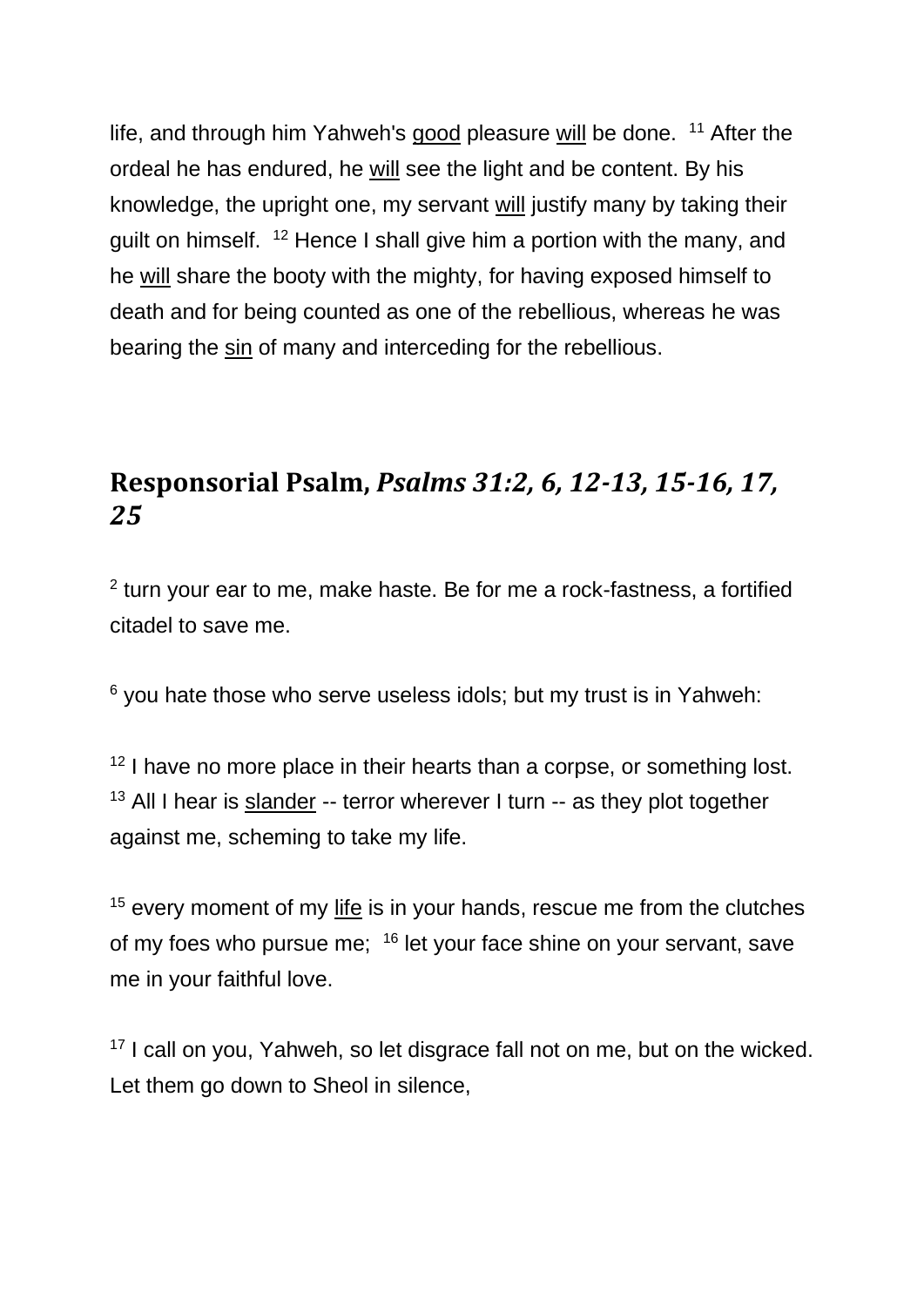## **Reading 2,** *Hebrews 4:14-16; 5:7-9*

<sup>14</sup> Since in Jesus, the Son of God, we have the supreme high [priest](https://www.catholic.org/encyclopedia/view.php?id=9622) who has gone through to the highest heaven, we must hold firm to our profession of faith. <sup>15</sup> For the high [priest](https://www.catholic.org/encyclopedia/view.php?id=9622) we have is not incapable of feeling our weaknesses with us, but has been put to the test in exactly the same way as ourselves, apart from sin. <sup>16</sup> Let us, then, have no fear in approaching the [throne](https://www.catholic.org/encyclopedia/view.php?id=11541) of [grace](https://www.catholic.org/encyclopedia/view.php?id=5305) to receive mercy and to find [grace](https://www.catholic.org/encyclopedia/view.php?id=5305) when we are in need of help.

 $<sup>7</sup>$  During his [life](https://www.catholic.org/encyclopedia/view.php?id=7101) on earth, he offered up [prayer](https://www.catholic.org/prayers) and entreaty, with loud</sup> cries and with tears, to the one who had the power to save him from death, and, winning a hearing by his reverence,  $8$  he learnt obedience, Son though he was, through his sufferings; <sup>9</sup> when he had been perfected, he became for all who obey him the source of eternal salvation

## **Gospel,** *John 18:1-19:42*

 $1$  After he had said all this, [Jesus](https://www.catholic.org/clife/jesus) left with his disciples and crossed the Kidron valley where there was a garden into which he went with his disciples. <sup>2</sup> Judas the traitor knew the place also, since [Jesus](https://www.catholic.org/clife/jesus) had often met his disciples there,  $3$  so Judas brought the cohort to this place together with guards sent by the chief priests and the Pharisees, all with lanterns and torches and weapons. <sup>4</sup> Knowing everything that was to happen to him, [Jesus](https://www.catholic.org/clife/jesus) came forward and said, 'Who are you looking for?' <sup>5</sup> They answered, 'Jesus the Nazarene.' He said, 'I am he.' Now Judas the traitor was standing among them. <sup>6</sup> When [Jesus](https://www.catholic.org/clife/jesus) said to them, 'I am he,' they moved back and fell on the ground.  $\frac{7}{1}$  He asked them a second time, 'Who are you looking for?' They said, 'Jesus the Nazarene.' <sup>8</sup> Jesus replied, 'I have told you that I am he. If I am the one you are looking for, let these others go.' <sup>9</sup> This was to fulfil the words he had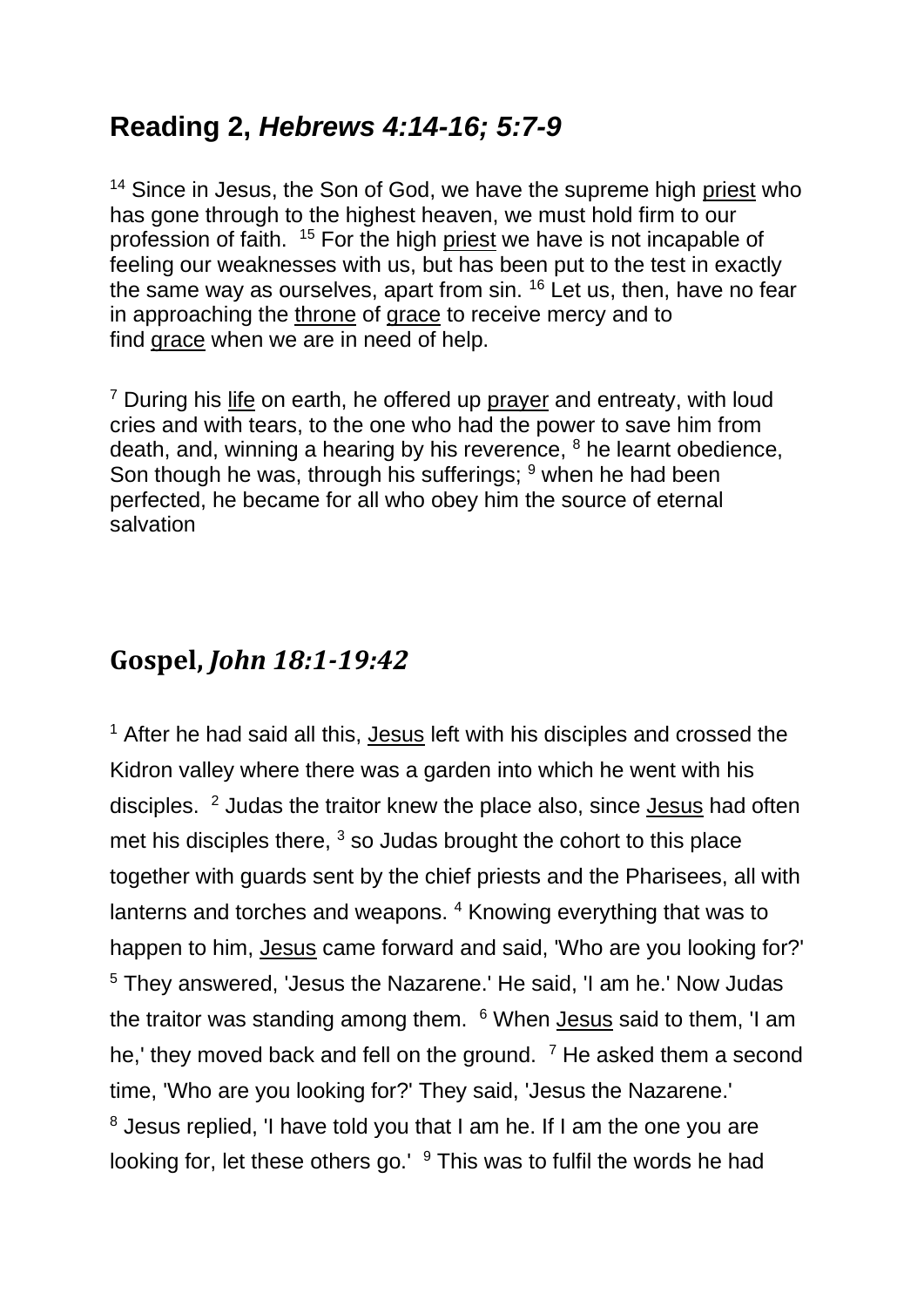spoken, 'Not one of those you gave me have I lost.' <sup>10</sup> Simon Peter, who had a sword, drew it and struck the high priest's servant, cutting off his [right](https://www.catholic.org/encyclopedia/view.php?id=10046) ear. The servant's name was Malchus. <sup>11</sup> Jesus said to Peter, 'Put your sword back in its scabbard; am I not to drink the cup that the Father has given me?' <sup>12</sup> The cohort and its tribune and the [Jewish](https://www.catholic.org/encyclopedia/view.php?id=6511) guards seized [Jesus](https://www.catholic.org/clife/jesus) and bound him. <sup>13</sup> They took him first to Annas, because [Annas](https://www.catholic.org/encyclopedia/view.php?id=819) was the father-in-law of Caiaphas, who was high [priest](https://www.catholic.org/encyclopedia/view.php?id=9622) that year. <sup>14</sup> It was [Caiaphas](https://www.catholic.org/encyclopedia/view.php?id=2361) who had counselled the Jews, 'It is better for one [man](https://www.catholic.org/encyclopedia/view.php?id=7463) to die for the people.' <sup>15</sup> Simon Peter, with another disciple, followed Jesus. This disciple, who was known to the high priest, went with [Jesus](https://www.catholic.org/clife/jesus) into the high priest's palace, <sup>16</sup> but Peter stayed outside the door. So the other disciple, the one known to the high priest, went out, spoke to the door-keeper and brought Peter in. <sup>17</sup> The girl on [duty](https://www.catholic.org/encyclopedia/view.php?id=4101) at the door said to Peter, 'Aren't you another of that man's disciples?' He answered, 'I am not.' <sup>18</sup> Now it was cold, and the servants and guards had lit a charcoal fire and were standing there warming themselves; so Peter stood there too, warming himself with the others. <sup>19</sup> The high [priest](https://www.catholic.org/encyclopedia/view.php?id=9622) questioned [Jesus](https://www.catholic.org/clife/jesus) about his disciples and his teaching. <sup>20</sup> Jesus answered, 'I have spoken openly for all the world to hear; I have always taught in the [synagogue](https://www.catholic.org/encyclopedia/view.php?id=11202) and in the [Temple](https://www.catholic.org/encyclopedia/view.php?id=11357) where all the **[Jews](https://www.catholic.org/encyclopedia/view.php?id=6511)** meet together; I have said nothing in secret.  $21$  Why ask me? Ask my hearers what I taught; they know what I said.' <sup>22</sup> At these words, one of the guards standing by gave [Jesus](https://www.catholic.org/clife/jesus) a slap in the face, saying, 'Is that the way you answer the high priest?'  $23$  Jesus replied, 'If there is some offence in what I said, point it out; but if not, why do you strike me?' <sup>24</sup> Then [Annas](https://www.catholic.org/encyclopedia/view.php?id=819) sent him, bound, to [Caiaphas](https://www.catholic.org/encyclopedia/view.php?id=2361) the high priest. <sup>25</sup> As Simon [Peter](https://www.catholic.org/encyclopedia/view.php?id=10842) stood there warming himself, someone said to him, 'Aren't you another of his disciples?' He denied it saying, 'I am not.' <sup>26</sup> One of the high priest's servants, a relation of the [man](https://www.catholic.org/encyclopedia/view.php?id=7463) whose ear Peter had cut off, said, 'Didn't I see you in the garden with him?' <sup>27</sup> Again Peter denied it;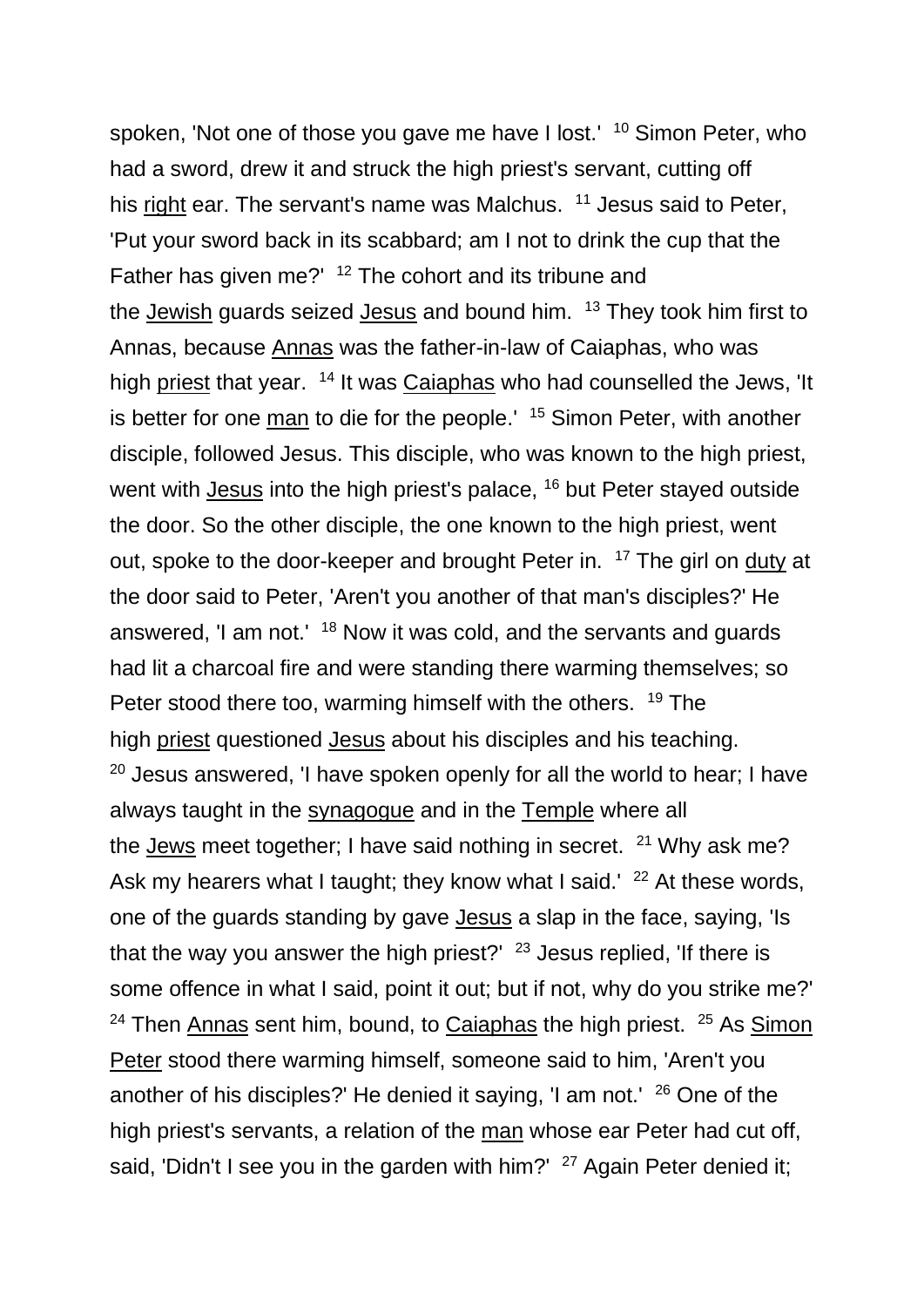and at once a cock crowed. <sup>28</sup> They then led **[Jesus](https://www.catholic.org/clife/jesus)** from the house of [Caiaphas](https://www.catholic.org/encyclopedia/view.php?id=2361) to the Praetorium. It was now morning. They did not go into the Praetorium themselves to avoid becoming defiled and unable to eat the Passover. <sup>29</sup> So Pilate came outside to them and said, 'What charge do you bring against this man?' They replied, <sup>30</sup> 'If he were not a criminal, we should not have handed him over to you.' <sup>31</sup> Pilate said, 'Take him yourselves, and try him by your own Law.' The [Jews](https://www.catholic.org/encyclopedia/view.php?id=6511) answered, 'We are not allowed to put anyone to death. $132$  This was to fulfil the words [Jesus](https://www.catholic.org/clife/jesus) had spoken indicating the way he was going to die. <sup>33</sup> So Pilate went back into the Praetorium and called [Jesus](https://www.catholic.org/clife/jesus) to him and asked him, 'Are you the king of the Jews?' <sup>34</sup> Jesus replied, 'Do you ask this of your own accord, or have others said it to you about me?' <sup>35</sup> Pilate answered, 'Am I a Jew? It is your own people and the chief priests who have handed you over to me: what have you done?' <sup>36</sup> Jesus replied, 'Mine is not a kingdom of this world; if my kingdom were of this world, my men would have fought to prevent my being surrendered to the Jews. As it is, my kingdom does not belong here.'  $37$  Pilate said, 'So, then you are a king?' [Jesus](https://www.catholic.org/clife/jesus) answered, 'It is you who say that I am a king. I was born for this, I came into the world for this, to bear [witness](https://www.catholic.org/encyclopedia/view.php?id=12423) to the truth; and all who are on the side of  $truth$  $truth$  $truth$  listen to my voice.'  $38$  'Truth?' said Pilate.</u> 'What is that?' And so saying he went out again to the [Jews](https://www.catholic.org/encyclopedia/view.php?id=6511) and said, 'I find no case against him.  $39$  But according to a custom of yours I should release one prisoner at the Passover; would you like me, then, to release for you the king of the Jews?' <sup>40</sup> At this they shouted, 'Not this man,' they said, 'but Barabbas.' Barabbas was a bandit. <sup>1</sup> Pilate then had [Jesus](https://www.catholic.org/clife/jesus) taken away and scourged; <sup>2</sup> and after this, the soldiers twisted some thorns into a crown and put it on his head and dressed him in a purple robe. <sup>3</sup> They kept coming up to him and saying, 'Hail, king of the Jews!' and slapping him in the face. <sup>4</sup> Pilate came outside again and said to them, 'Look, I am going to bring him out to you to let you see that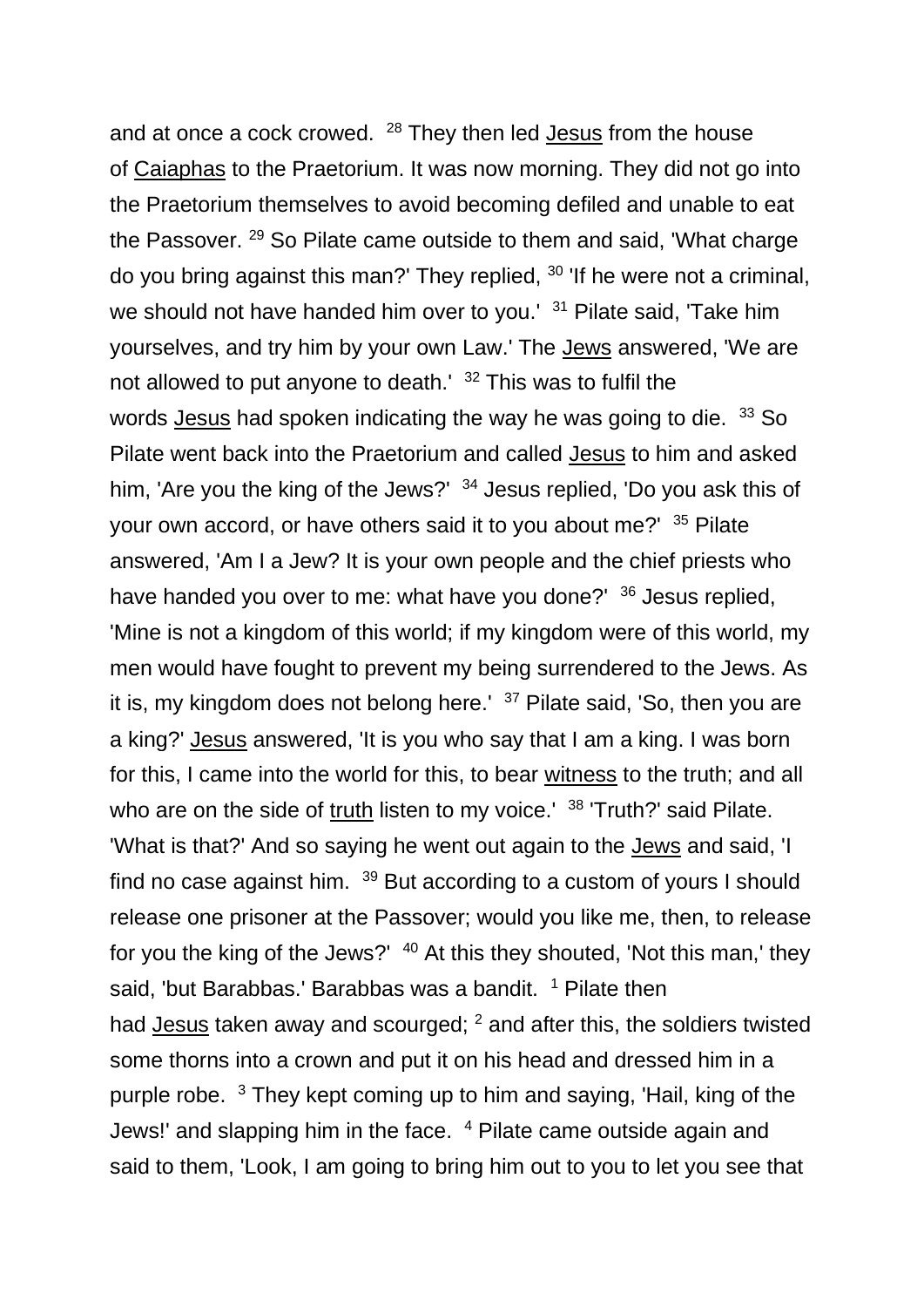I find no case against him.' <sup>5</sup> Jesus then came out wearing the crown of [thorns](https://www.catholic.org/encyclopedia/view.php?id=3534) and the purple robe. Pilate said, 'Here is the man.' <sup>6</sup> When they saw him, the chief priests and the guards shouted, 'Crucify him! Crucify him!' Pilate said, 'Take him yourselves and crucify him: I find no case against him.' <sup>7</sup> The **[Jews](https://www.catholic.org/encyclopedia/view.php?id=6511)** replied, 'We have a Law, and according to that [Law](https://www.catholic.org/encyclopedia/view.php?id=6916) he ought to be put to death, because he has claimed to be Son of God.' <sup>8</sup> When Pilate heard them say this his fears increased. <sup>9</sup> Reentering the Praetorium, he said to Jesus, 'Where do you come from?' But [Jesus](https://www.catholic.org/clife/jesus) made no answer. <sup>10</sup> Pilate then said to him, 'Are you refusing to speak to me? Surely you know I have power to release you and I have power to crucify you?' <sup>11</sup> Jesus replied, 'You would have no power over me at all if it had not been given you from above; that is why the  $man$  $man$  $man$  who handed me over to you has the greater guilt.'  $12$  From that</u> moment Pilate was anxious to set him free, but the [Jews](https://www.catholic.org/encyclopedia/view.php?id=6511) shouted, 'If you set him free you are no friend of Caesar's; anyone who makes himself king is defying Caesar.' <sup>13</sup> Hearing these words, Pilate had [Jesus](https://www.catholic.org/clife/jesus) brought out, and seated him on the chair of judgement at a place called the Pavement, in Hebrew Gabbatha. <sup>14</sup> It was the Day of Preparation, about the sixth hour. 'Here is your king,' said Pilate to the Jews. <sup>15</sup> But they shouted, 'Away with him, away with him, crucify him.' Pilate said, 'Shall I crucify your king?' The chief priests answered, 'We have no king except Caesar.' <sup>16</sup> So at that Pilate handed him over to them to be crucified. They then took charge of Jesus,  $17$  and carrying his own cross he went out to the Place of the Skull or, as it is called in Hebrew, Golgotha, <sup>18</sup> where they crucified him with two others, one on either side, [Jesus](https://www.catholic.org/clife/jesus) being in the middle. <sup>19</sup> Pilate wrote out a notice and had it fixed to the cross; it ran: 'Jesus the Nazarene, King of the Jews'.  $20$  This notice was read by many of the Jews, because the place where [Jesus](https://www.catholic.org/clife/jesus) was crucified was near the city, and the writing was in Hebrew, Latin and Greek. <sup>21</sup> So the [Jewish](https://www.catholic.org/encyclopedia/view.php?id=6511) chief priests said to Pilate,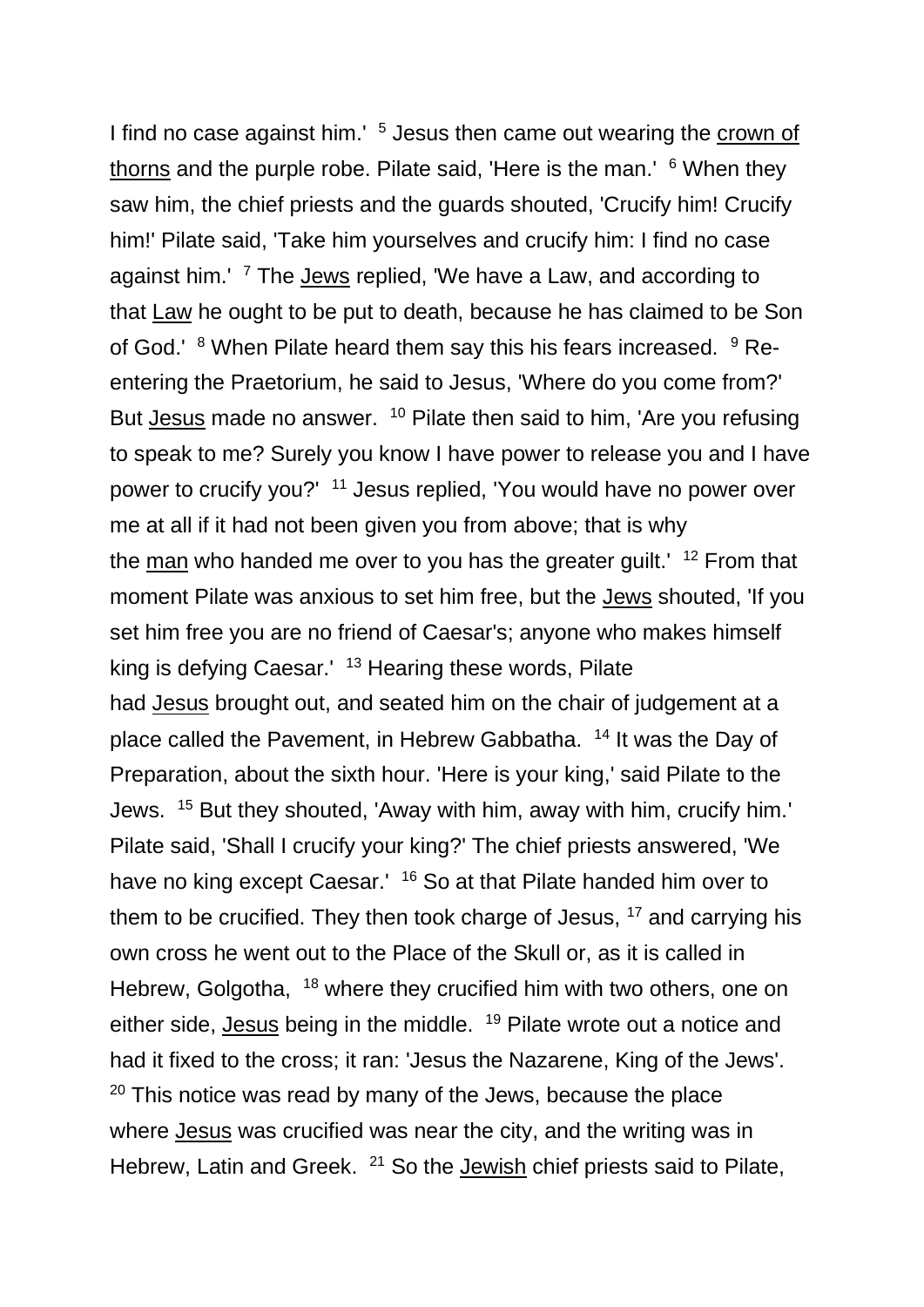'You should not write "King of the Jews", but that the [man](https://www.catholic.org/encyclopedia/view.php?id=7463) said, "I am King of the Jews". ' <sup>22</sup> Pilate answered, 'What I have written, I have written.' <sup>23</sup> When the soldiers had finished crucifying [Jesus](https://www.catholic.org/clife/jesus) they took his [clothing](https://www.catholic.org/shopping/?category=5) and divided it into four shares, one for each soldier. His undergarment was seamless, woven in one piece from neck to hem;  $24$  so they said to one another, 'Instead of tearing it, let's throw dice to decide who is to have it.' In this way the words of [scripture](https://www.catholic.org/encyclopedia/view.php?id=10624) were fulfilled: They divide my garments among them and cast lots for my clothes. That is what the soldiers did. <sup>25</sup> Near the cross of [Jesus](https://www.catholic.org/clife/jesus) stood his mother and his mother's sister, [Mary](https://www.catholic.org/bookstore/?category=19) the wife of Clopas, and [Mary](https://www.catholic.org/bookstore/?category=19) of Magdala. <sup>26</sup> Seeing his mother and the [disciple](https://www.catholic.org/encyclopedia/view.php?id=3895) whom he loved standing near her, [Jesus](https://www.catholic.org/clife/jesus) said to his mother, 'Woman, this is your son.' <sup>27</sup> Then to the [disciple](https://www.catholic.org/encyclopedia/view.php?id=3895) he said, 'This is your mother.' And from that hour the [disciple](https://www.catholic.org/encyclopedia/view.php?id=3895) took her into his home. <sup>28</sup> After this, [Jesus](https://www.catholic.org/clife/jesus) knew that everything had now been completed and, so that the [scripture](https://www.catholic.org/encyclopedia/view.php?id=10624) should be completely fulfilled, he said: I am thirsty.  $^{29}$  A jar full of sour wine stood there; so, putting a sponge soaked in the wine on a [hyssop](https://www.catholic.org/encyclopedia/view.php?id=6006) stick, they held it up to his mouth. <sup>30</sup> After **[Jesus](https://www.catholic.org/clife/jesus)** had taken the wine he said, 'It is fulfilled'; and bowing his head he gave up his spirit.  $31$  It was the Day of Preparation, and to avoid the bodies' remaining on the cross during the [Sabbath](https://www.catholic.org/encyclopedia/view.php?id=10265) -- since that [Sabbath](https://www.catholic.org/encyclopedia/view.php?id=10265) was a day of special [solemnity](https://www.catholic.org/encyclopedia/view.php?id=10932) - the [Jews](https://www.catholic.org/encyclopedia/view.php?id=6511) asked Pilate to have the legs broken and the bodies taken away. <sup>32</sup> Consequently the soldiers came and broke the legs of the first [man](https://www.catholic.org/encyclopedia/view.php?id=7463) who had been crucified with him and then of the other. <sup>33</sup> When they came to Jesus, they saw he was already dead, and so instead of breaking his legs <sup>34</sup> one of the soldiers pierced his side with a lance; and immediately there came out blood and water. <sup>35</sup> This is the evidence of one who saw it -- true evidence, and he knows that what he says is true - - and he gives it so that you may believe as well.  $36$  Because all this happened to fulfil the words of scripture: Not one bone of his [will](https://www.catholic.org/encyclopedia/view.php?id=12332) be